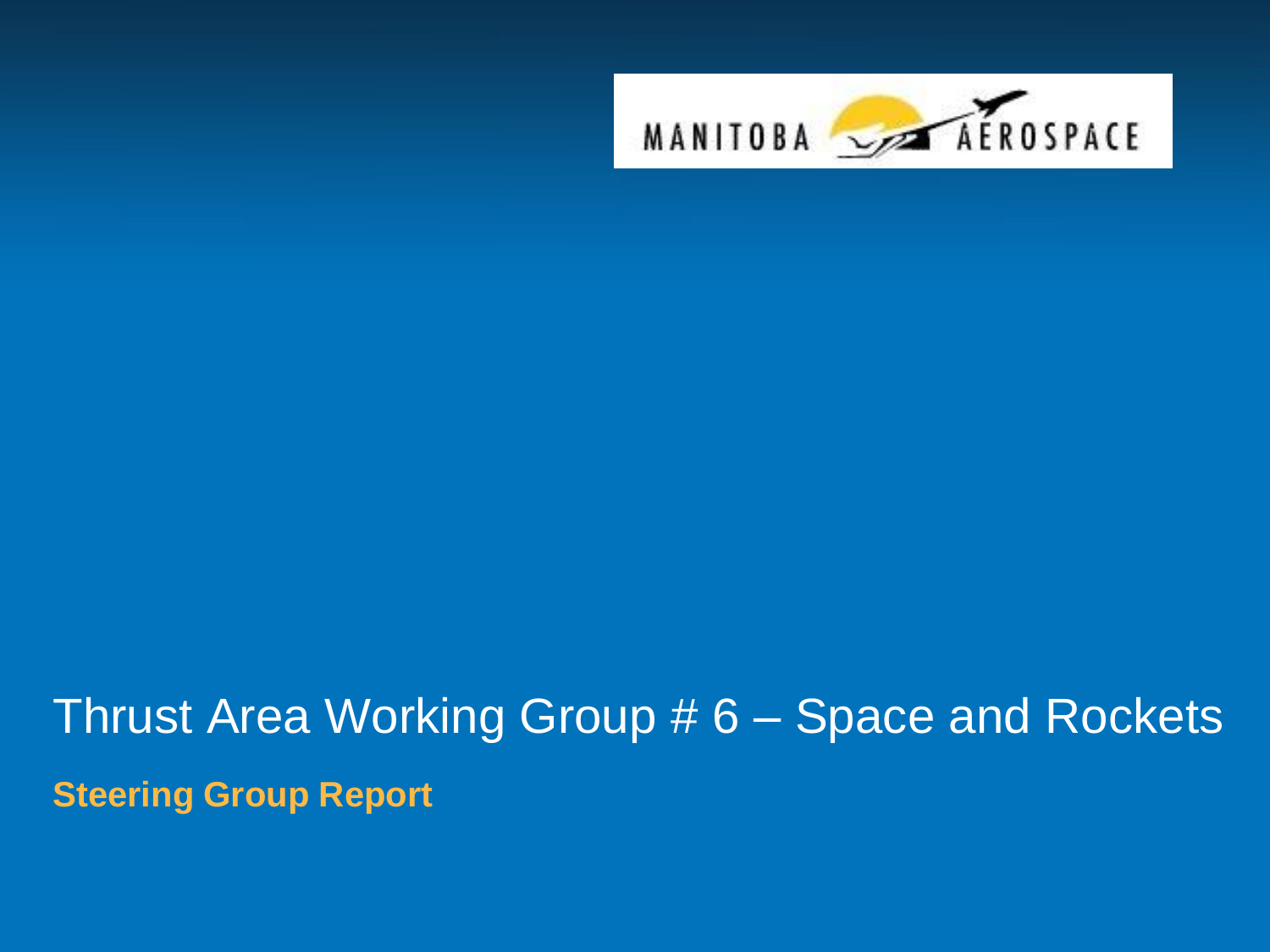### TAWG #6 – Space and Rockets



#### *Team Composition*

- Chair, Diane Kotelko, Magellan Aerospace
- Deputy Chair, Wendell Wiebe, MAHRC
- Igor Telichev, University of Manitoba
- Howard Loewen, Micropilot
- David Bertin, Red River College
- Sylvie Beland, NRC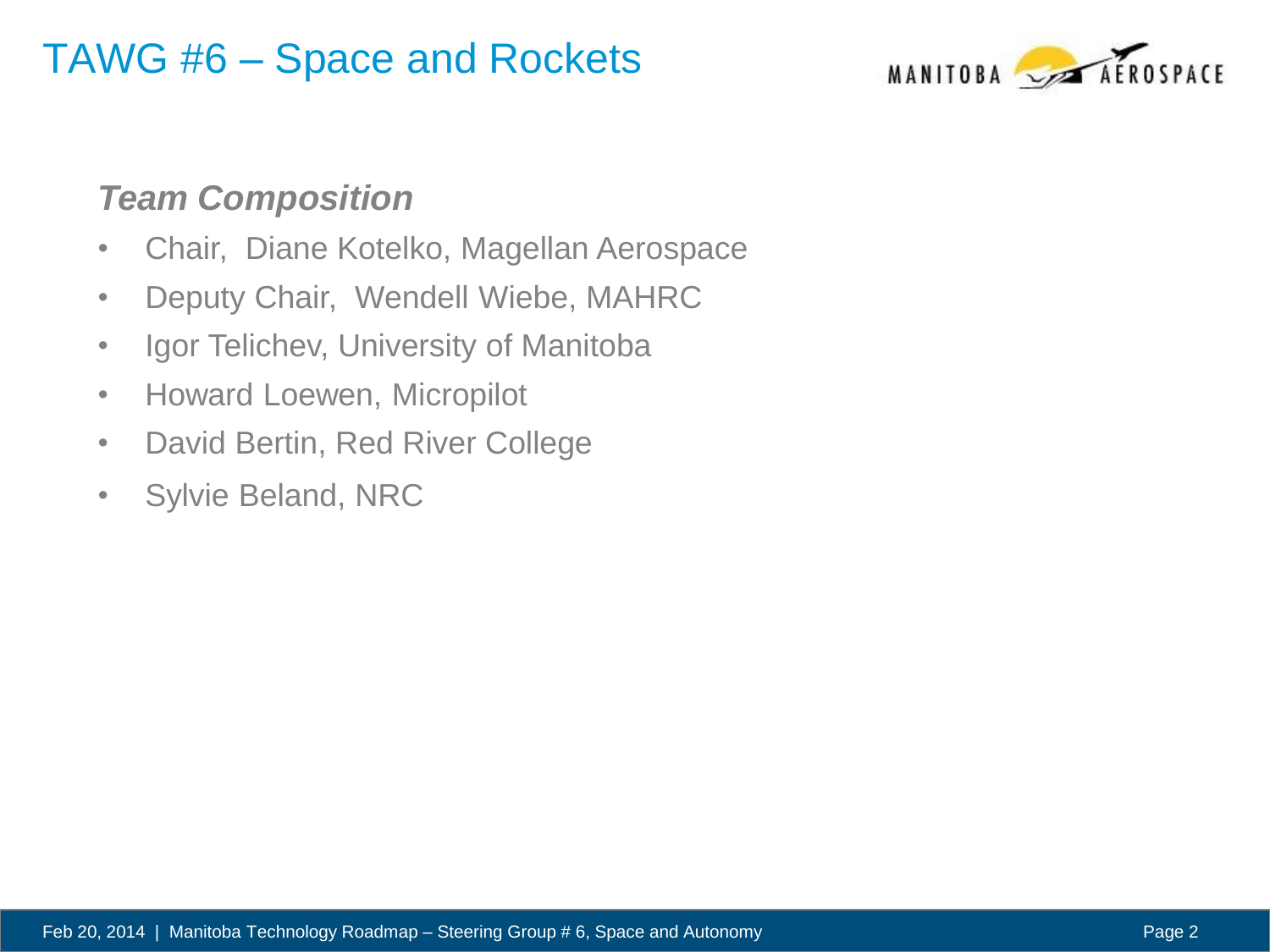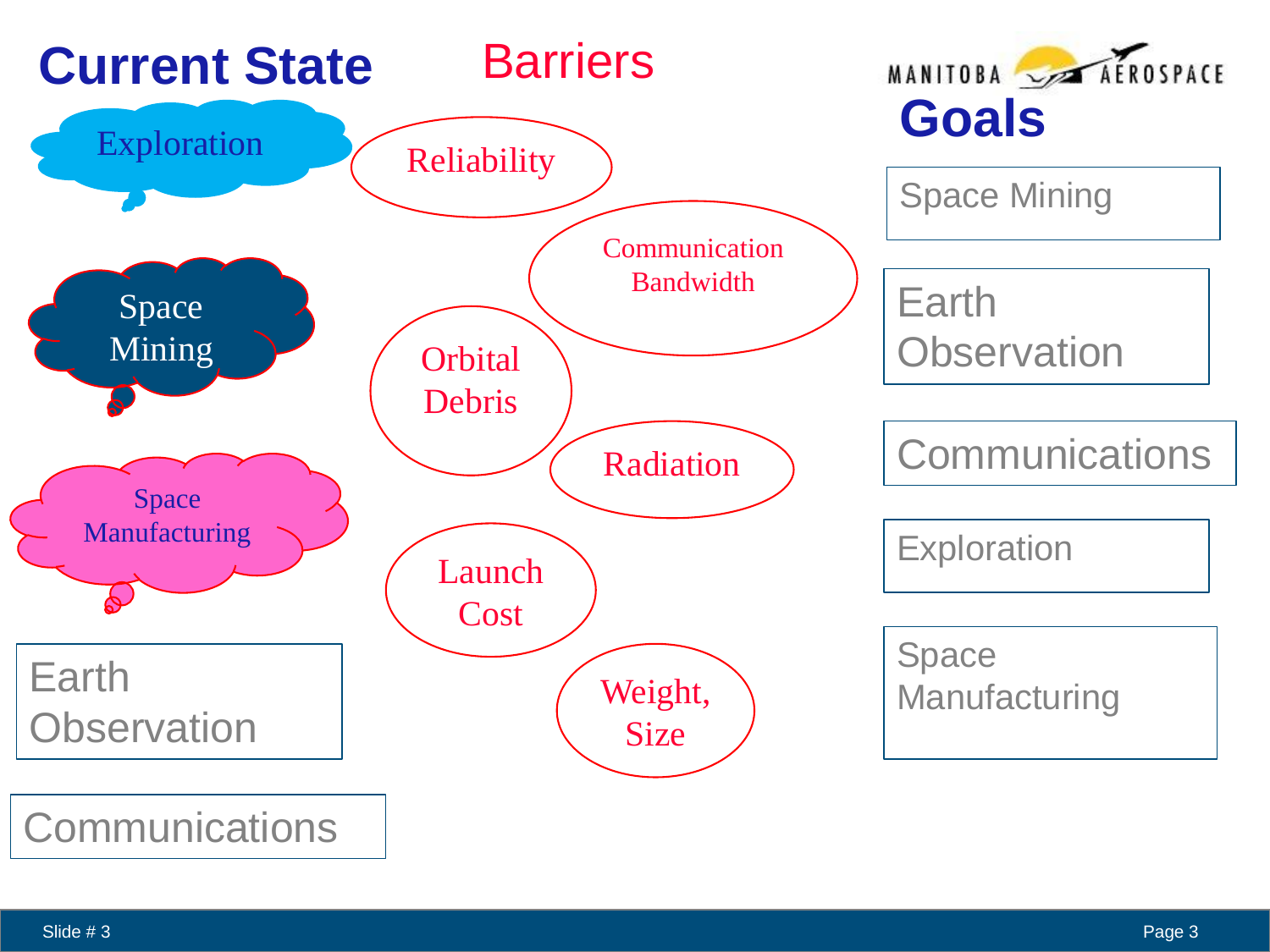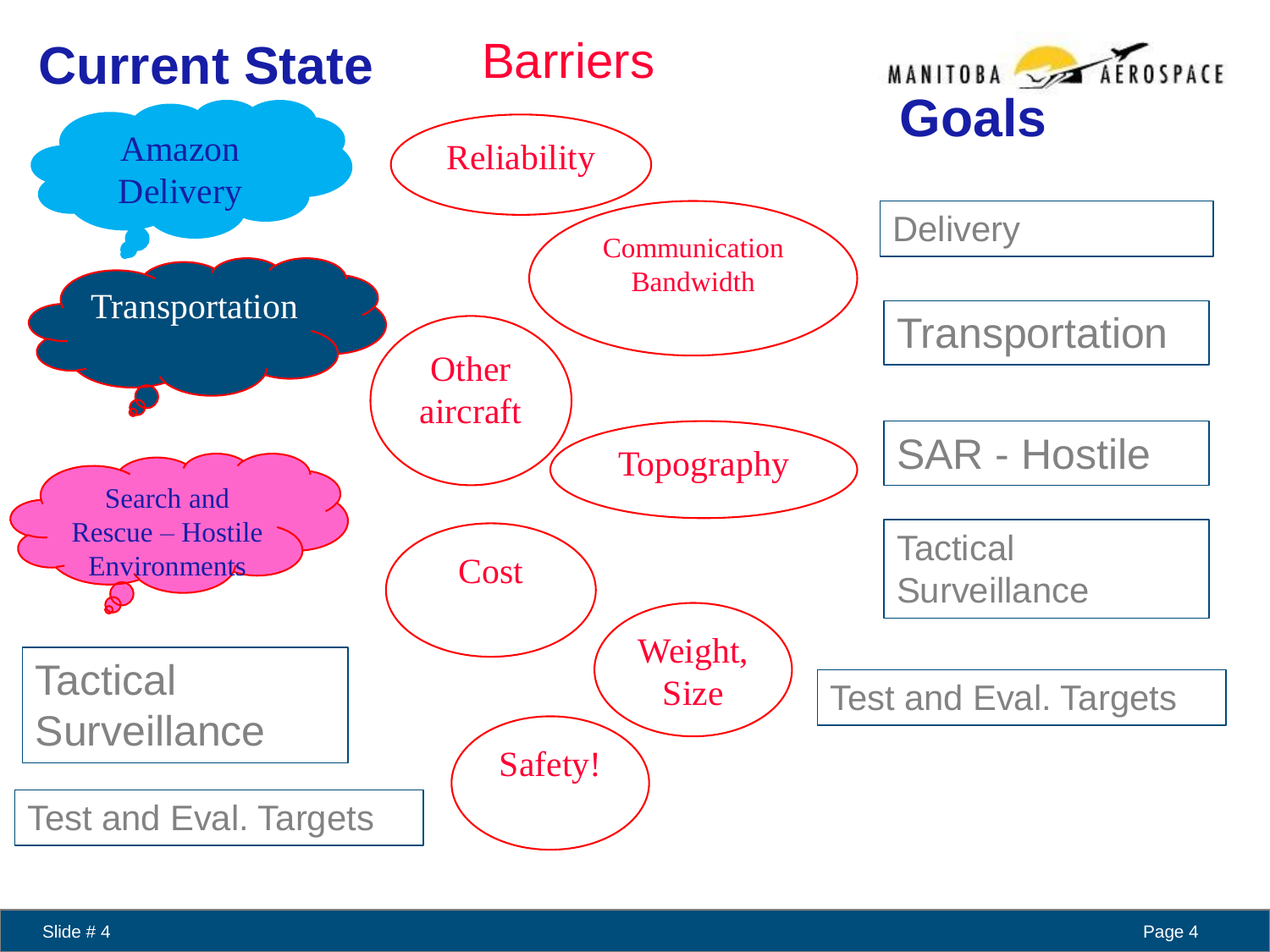## Two sides to Autonomy:





Directions to Hilton Winnipeg Airport Suites 1800 Wellington Ave, Winnipeg, MB R3H 1B2  $9.1 \text{ km} - \text{about } 14 \text{ mins}$ 

|   |  | 12 Byron Bay, Winnipeg, MB R3K 0R7 |  |  |
|---|--|------------------------------------|--|--|
| A |  |                                    |  |  |

|   | 1. Head west on Byron Bay toward Kirkfield St                                      | go 100 m<br>total 100 m   |
|---|------------------------------------------------------------------------------------|---------------------------|
|   | 2. Turn right onto Kirkfield St                                                    | go 230 m<br>total 350 m   |
|   | 3. Take the 1st right onto Mcbey Ave                                               | go 120 m<br>total 450 m   |
|   | 4. Take the 1st left onto <b>Banting Dr</b>                                        | go 290 m<br>total 750 m   |
|   | 5. Take the 1st right onto Portage Ave/Rte 85 W<br>About 7 mins                    | go 5.1 km<br>total 5.9 km |
|   | 6. Turn left onto Ferry Rd<br>About 3 mins                                         | go 1.8 km<br>total 7.7 km |
|   | 7. Turn right onto Ellice Ave<br>About 48 secs                                     | go 550 m<br>total 8.2 km  |
|   | 8. Take the 1st left onto Berry St<br>About 1 min                                  | go 800 m<br>total 9.0 km  |
|   | 9. Turn right onto Wellington Ave<br>Destination will be on the left               | go 76 m<br>total 9.1 km   |
| в | <b>Hilton Winnipeg Airport Suites</b><br>1800 Wellington Ave, Winnipeg, MB R3H 1B2 |                           |

These directions are for planning purposes only. You may find that construction projects, traffic, weather, or other events may cause conditions to differ from the map results, and you should plan your route accordingly. You must obey all signs or notices regarding your route.

Map data @2014 Google

Directions weren't right? Please find your route on maps.google.ca and click "Report a problem" at the bottom left.

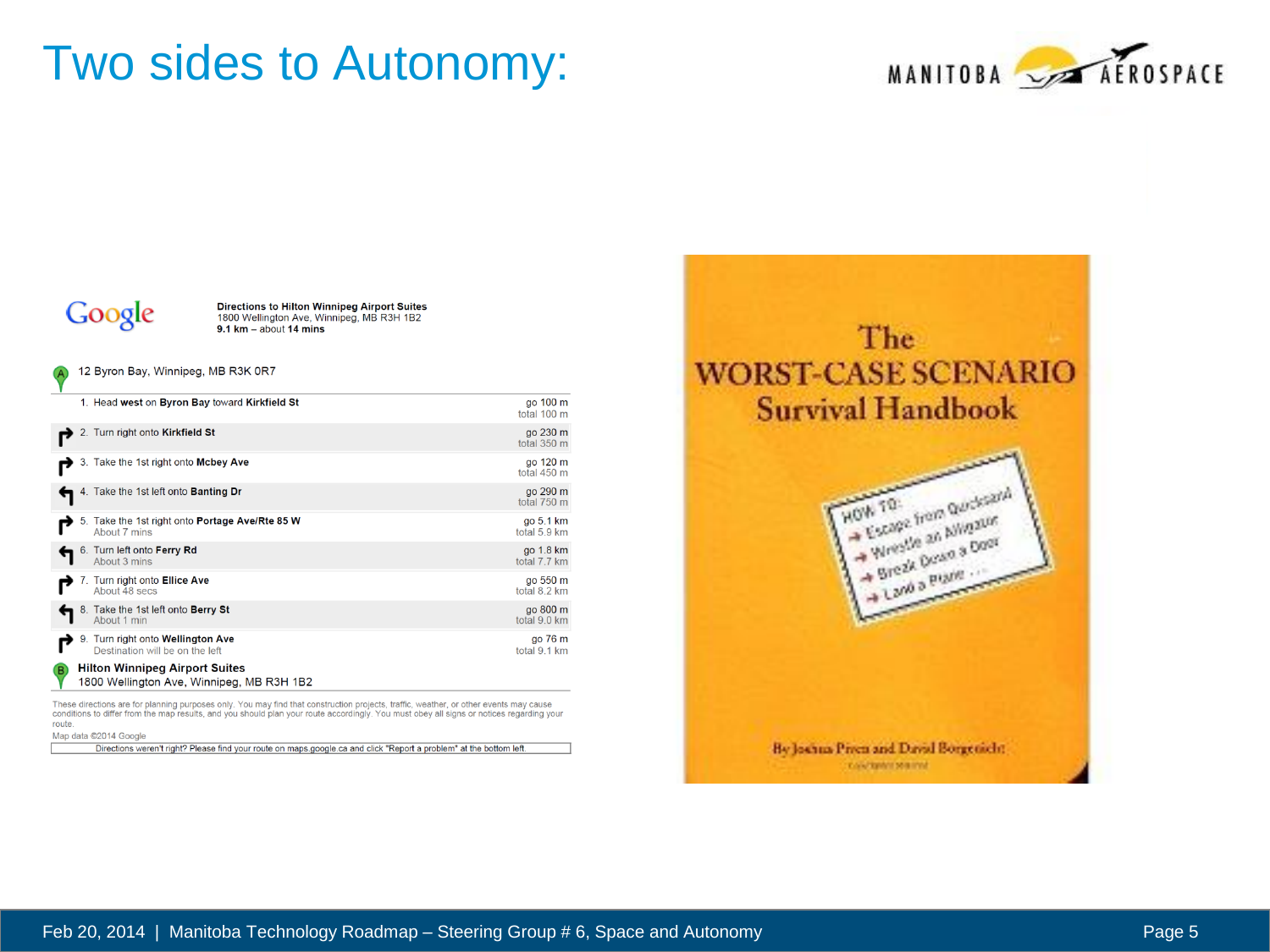## Enabling Technologies - Autonomy



|                                                                                                                                                                                      |                                             | <b>Satellites &amp;</b><br><b>Rockets</b>                                                                   | <b>UAVs</b>                                                                                                               |
|--------------------------------------------------------------------------------------------------------------------------------------------------------------------------------------|---------------------------------------------|-------------------------------------------------------------------------------------------------------------|---------------------------------------------------------------------------------------------------------------------------|
| <b>Planned Mission</b><br><b>Reduced</b><br>operator costs<br>Reduced on-<br>$\overline{\phantom{a}}$<br>board costs<br><b>Reduced</b><br>$\overline{\phantom{a}}$<br>processor load | <b>Target Selection</b>                     | <b>Unpredicted</b><br>opportunities<br>Solar storms<br>"Garbage"<br>collection<br>Conflicting<br>priorities | Search /<br>$\overline{\phantom{a}}$<br>surveillance<br>missions                                                          |
|                                                                                                                                                                                      | Assessment of<br><b>Current State</b>       | Changing<br>$\overline{\phantom{a}}$<br>validity/accuracy<br>of sensors<br>Alternative<br><b>sensors</b>    | Changing<br>$\overline{\phantom{a}}$<br>validity/accuracy<br>of sensors<br><b>Alternative</b><br>$\sim$<br><b>Sensors</b> |
|                                                                                                                                                                                      | <b>Prediction of Future</b><br><b>State</b> | - Position, attitude,<br>propellant load                                                                    | - Position, attitude,<br>fuel,                                                                                            |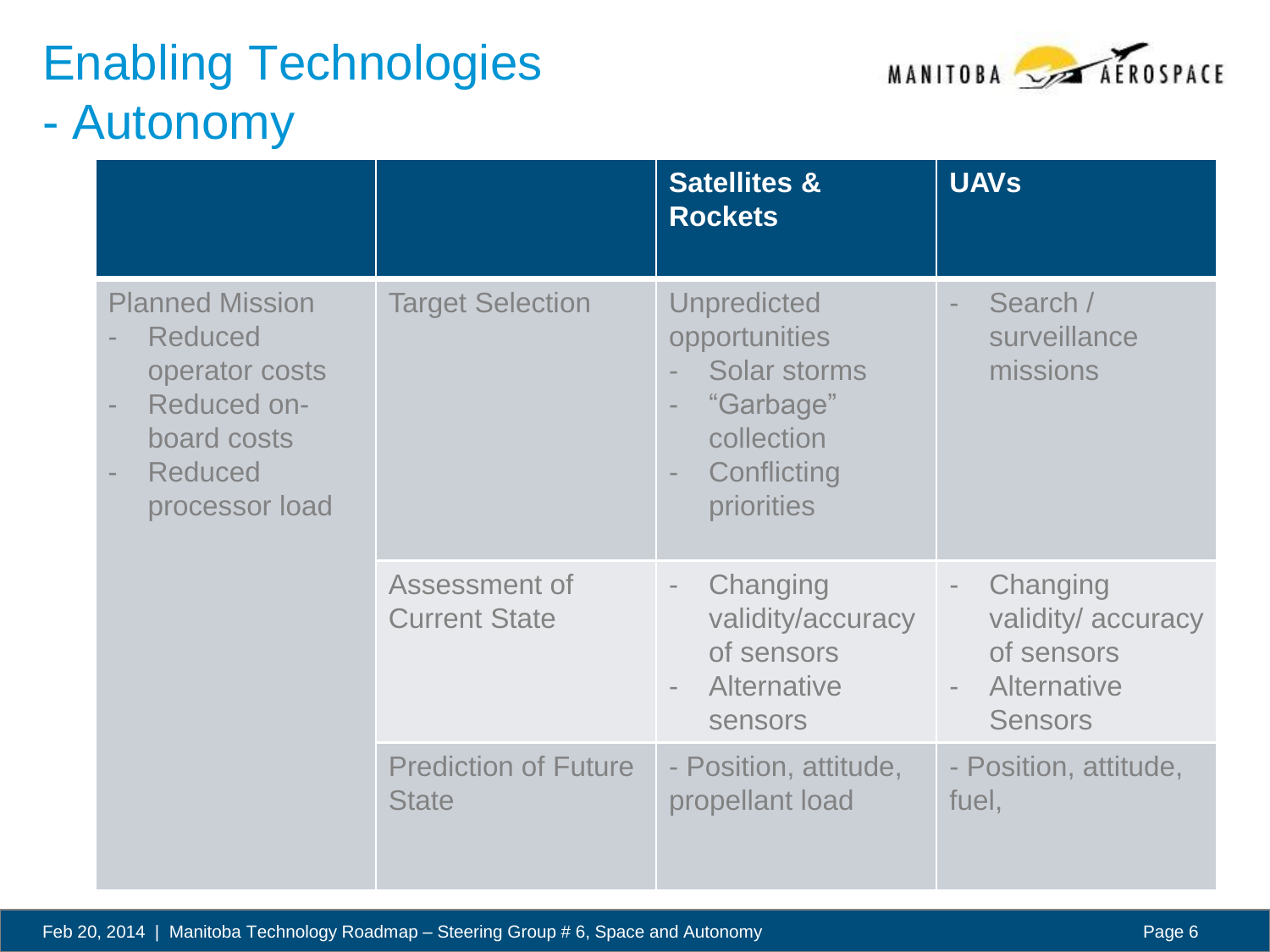## Enabling Technologies – Autonomy (cont'd)



|                                                                                                                                                                                        |                                                                 | <b>Satellites &amp;</b><br><b>Rockets</b>                                                                      | <b>UAVs</b>                                                                                                                          |
|----------------------------------------------------------------------------------------------------------------------------------------------------------------------------------------|-----------------------------------------------------------------|----------------------------------------------------------------------------------------------------------------|--------------------------------------------------------------------------------------------------------------------------------------|
| <b>Unplanned Events</b><br><b>Minimized</b><br>$outages =$<br>maximum value<br><b>Mission success</b><br>$\overline{\phantom{a}}$<br><b>Mission safety</b><br>$\overline{\phantom{a}}$ | <b>Failure Detection</b><br>- on-board sensors<br>- environment | Component<br>$\overline{\phantom{a}}$<br>failure -<br>On-orbit debris<br>$\equiv$<br>(BEFORE<br><i>impact)</i> | Component<br>$\overline{\phantom{a}}$<br>failure<br>Unexpected<br>$\overline{\phantom{a}}$<br>obstacles<br>(BEFORE<br><i>impact)</i> |
|                                                                                                                                                                                        | Failure Isolation -<br>Minimize risk to<br>mission              | - no opportunity to<br>repair                                                                                  | - safety!                                                                                                                            |
|                                                                                                                                                                                        | <b>Failure Recovery</b>                                         | Reconfigure to<br>$\overline{\phantom{a}}$<br>continue<br><b>Defensive</b><br>$\sim$<br>manoeuvres             | Reconfigure to<br>$\overline{\phantom{a}}$<br>continue<br><b>Defensive</b><br>$\overline{\phantom{a}}$<br>manoeuvres                 |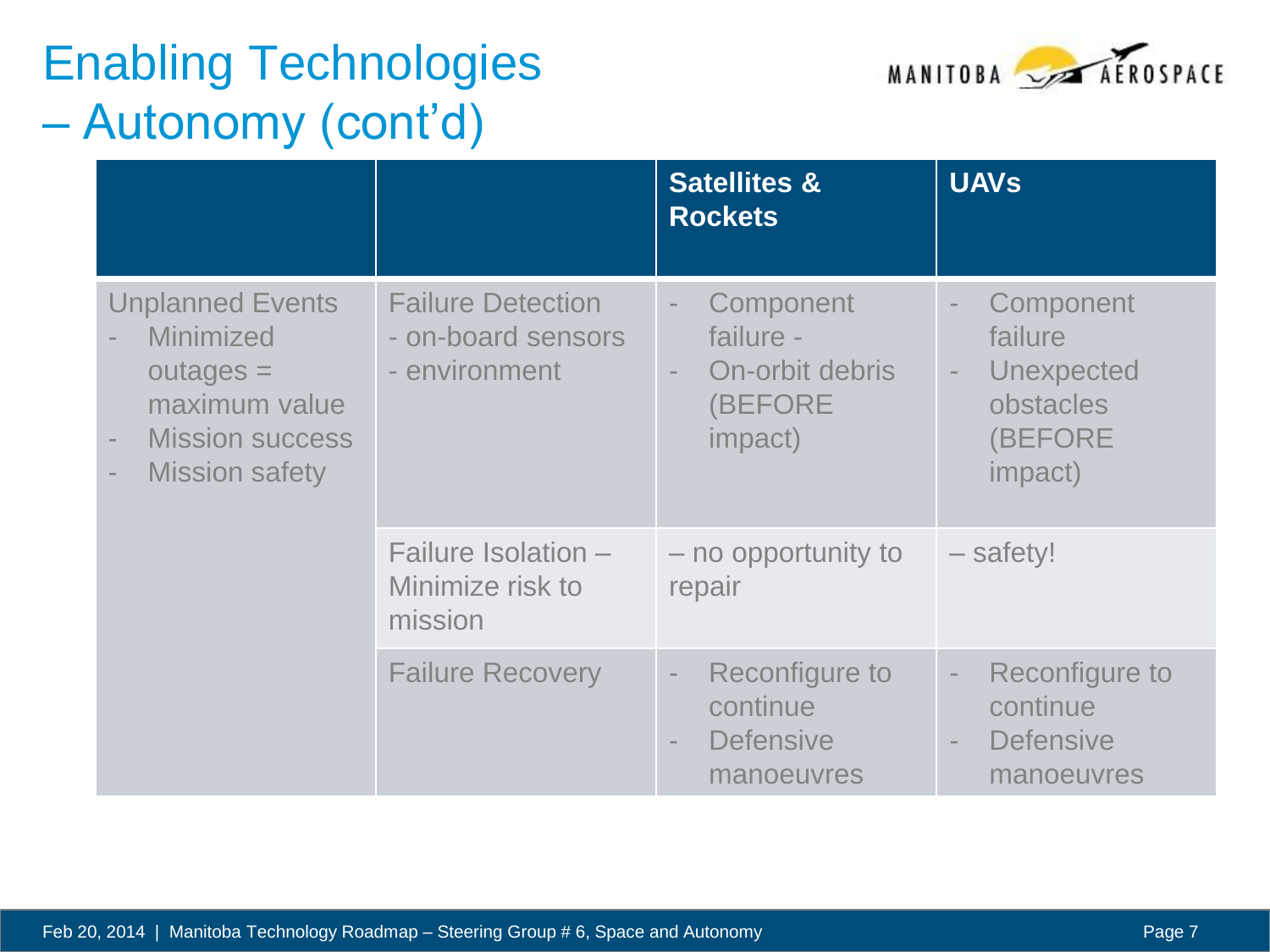## Critical Enabling Technology – Autonomy



#### *Description*

• Perform nominal mission with less operator interaction

• On-board algorithms to combine lower cost sensors to provide equivalent accuracy to higher cost sensors

•On-board algorithms to maximize output of systems where independent subsystems are competing for limited resources

•Respond to off-nominal conditions with less operator interaction

•Adaptive control systems to recognize changes to the sensors, actuators, environment and physical plant under control.

•Failure detection, isolation and recovery algorithms that are adaptive.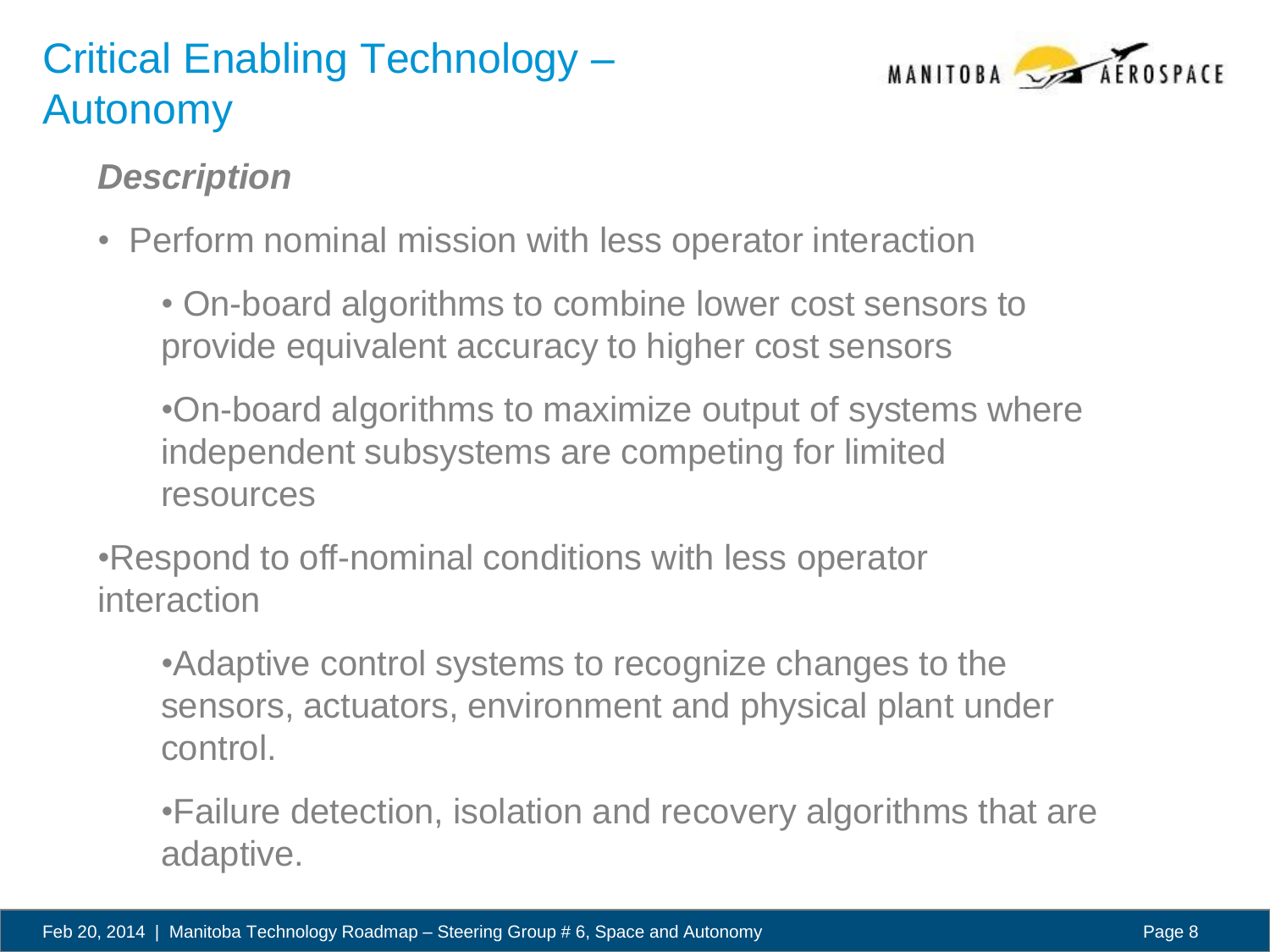## Critical Enabling Technology – Autonomy



#### *Timeline for Technologies*

- *Ongoing for UAV, agile marketplace.*
- *Next major Canadian spacecraft mission has already started early phase development.*

#### *Concept and Cost to Implement*

- "Autonomy Innovation Centre" a series of cross-company, cross-industry (including academia), collaborative R&D projects aimed at increasing TRL levels from 3 to 6 or higher.
- Simulators of varying fidelity up to, and including, UAV flights and spacecraft hardware-in-the-loop.
- Up to \$10M over 5 years with